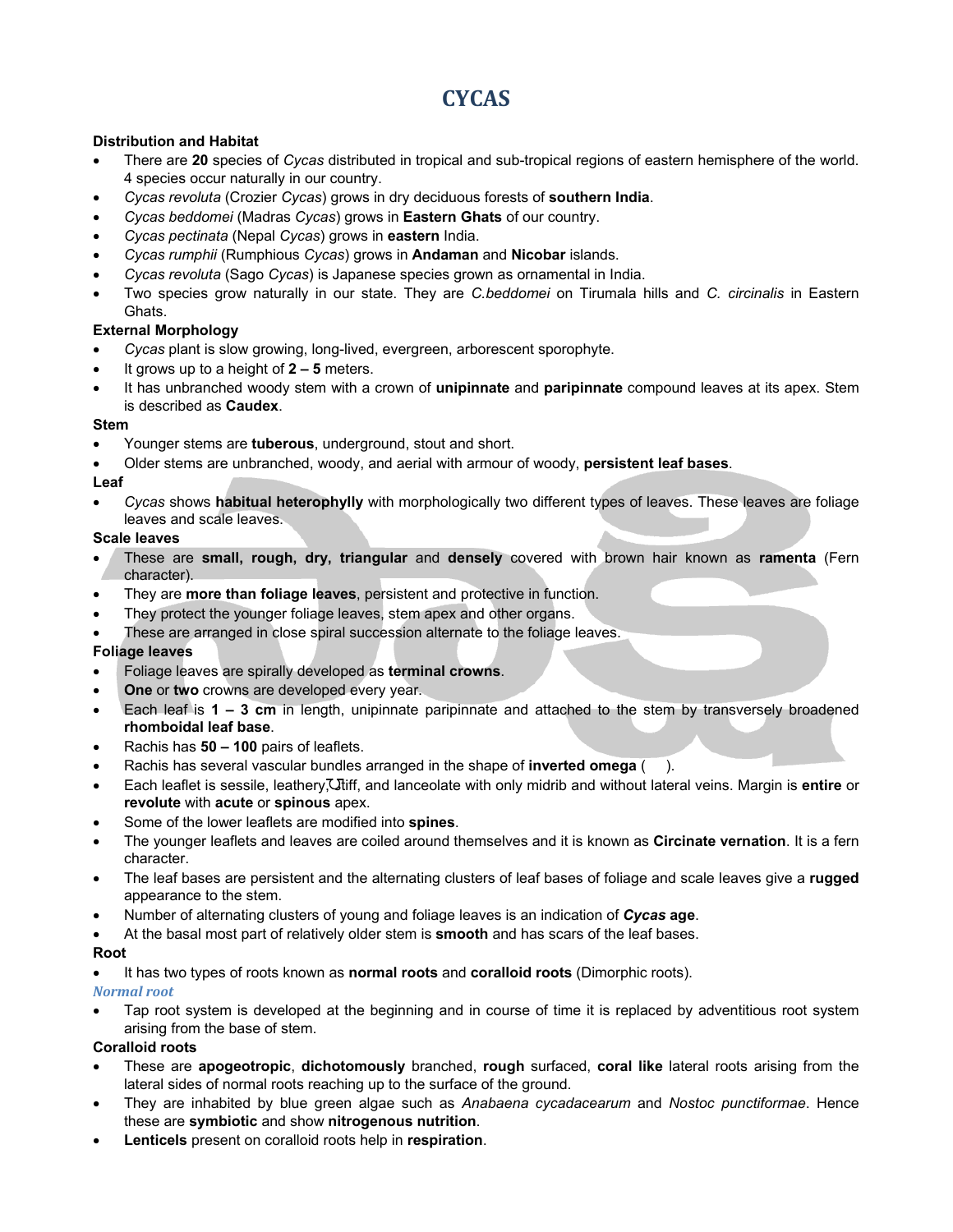## **ANATOMY OF** *CYCAS* **:**

## **Internal structure of Primary stem**

• In T.S., *Cycas* stem is differentiated into Epidermis, Cortex and Stele.

## **Epidermis**

- It is circular in younger stems and shows rugged appearance in older stems due to the presence of persistent leaf bases.
- It is continuous with cuticle in younger stems. It looses continuity in leaf bases.

## **Cortex**

- It is extensive, parenchymatous and filled with **starch**.
- It has **girdle** shaped leaf traces (characteristic feature) and **mucilaginous ducts** (act as water reservoirs).
- Endodermis is indistinct.

## **Stele**

- It has indistinct pericycle.
- It has **eustele** because the vascular bundles are arranged in the form of a ring.
- Each vascular bundle is **conjoint**, **collateral**, **open** and **endarch** type.
- Xylem has tracheids and xylem parenchyma. **Vessels** are reported from *C. revoluta*.
- Phloem has sieve cells and phloem parenchyma. Companion cells are absent.
- Medulla is large, parenchymatous, **starch rich** and traversed by many **mucilage canals**.
- **Medullary rays are broad** and extended between the vascular bundles.

## **Leaf traces**

- These are vascular supply to the leaf from the stem.
- There are two types of leaf traces in *Cycas* known as **direct** and **girdle shaped** leaf traces.
- Each leaf receives **two normal** and **one girdle** shaped leaf trace.
- Direct leaf traces arise from the same side of vascular bundle and enter into the leaf.
- A girdle shaped vascular bundle arises at opposite side of the insertion of leaf, dichotomously branched in the cortex; both branches encircle the stem in the form of girdle in opposite direction and come closer before entering into the leaf base.
- In the leaf the leaf traces divide and redivide to form large number of bundles before entering into the rachis.

## **T. S. of Leaflet or Pinnule**

• In T.S., leaflet shows the presence of Epidermis, Mesophyll and Vascular bundle.

## **Epidermis**

- It is the outermost layer of leaflet present on adaxial and abaxial sides.
- It is thick walled and surrounded by thick cuticle.
- Stomata are sunken and confined to lower epidermis.

## **Mesophyll**

• It is present between upper and lower epidermis and has hypodermis, palisade, spongy tissue and transfusion tissue.

## *Hypodermis*

- It is sclerenchymatous and present below the upper and lower epidermis.
- In the wing region, it is one or two layered in the adaxial side and one layered in the abaxial side. In the midrib region it is **2** or **3** layered.
- It acts as **heat screen** and protects the plant from over heating and excessive transpiration.

## *Palisade tissue :*

- It is present below the upper hypodermis and has cylindrical cells with more number of chloroplasts. It takes part in photosynthesis.
- It is confined to only wing region in *C. circinalis*. In *Cycas revoluta*, it is extended into the midrib region.

## *Spongy tissue*

- It is present towards the abaxial side below the hypodermis.
- It has small oval or irregularly shaped and irregularly arranged chloroplast-containing cells with broad intercellular spaces.
- It acts as photosynthetic and aerating tissue.

## *Transfusion tissue*

- It is of two types known as **primary** and **secondary transfusion** tissue.
- Primary transfusion tissue is present in the ground tissue of midrib region around vascular bundle in parallel manner. It has **tracheid like cells** with bordered **pits** connected to the secondary transfusion tissue of the midrib region.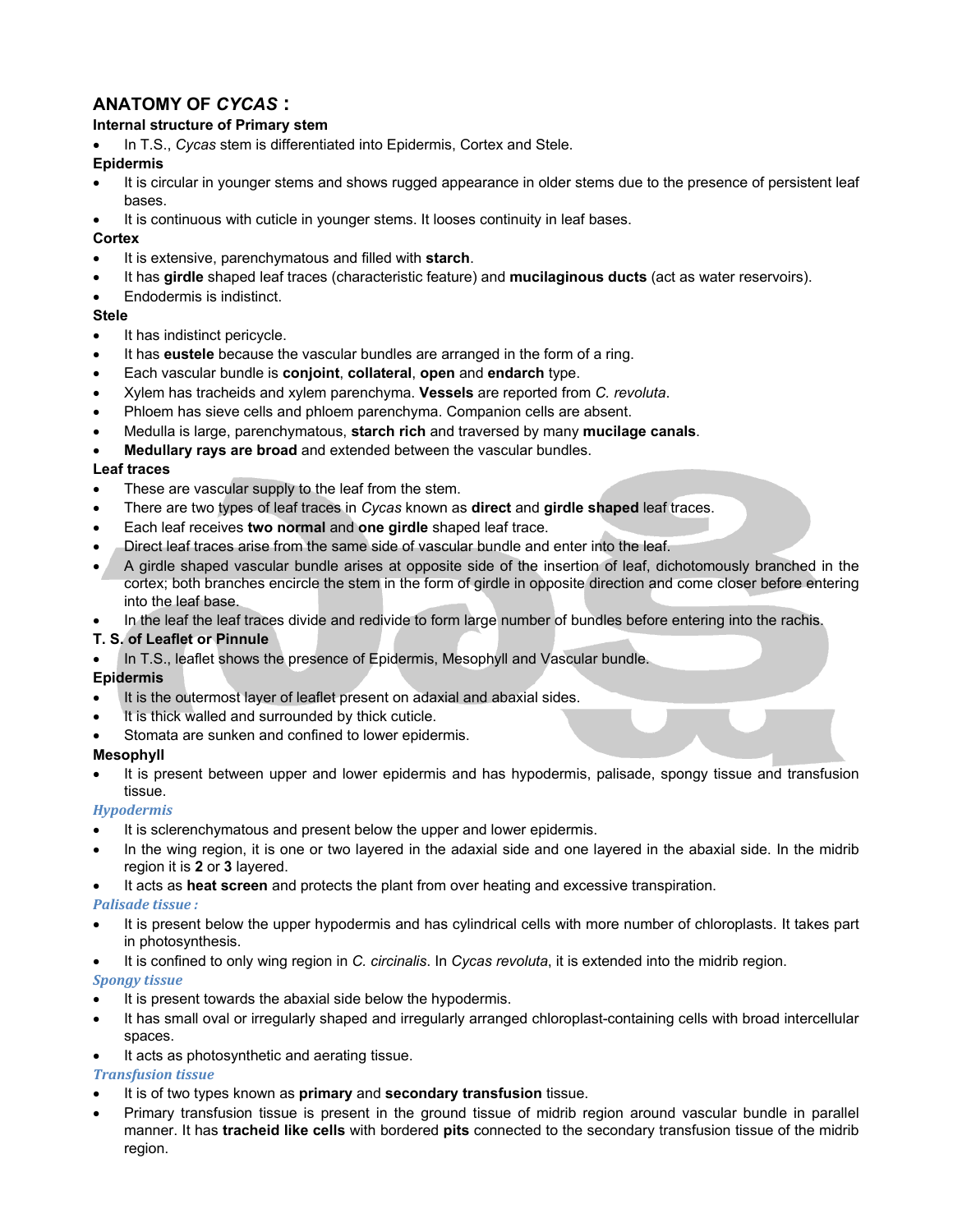• Secondary transfusion tissue is present in the wing region in between palisade and spongy tissue. It is 3-4 layered with **tracheid** like parenchymatous transversely elongated cells. It runs parallel to the surface of the leaflet from midrib to the margin. Cells have **bordered pits** in their radial walls. It helps in the lateral conduction of mineral water and compensates the absence of lateral veins.

#### *Vascular Bundle*

- It is present in the midrib region surrounded by parenchymatous ground tissue. It is surrounded by sclerenchymatous bundle sheath.
- It is conjoint, collateral, open, **diploxylic** and has **pseudomesarch** condition**.**
- Centripetal xylem is larger, triangular and present towards the **adaxial** side. Its protoxylem is towards lower surface and metaxylem towards upper surface.
- Cetrifugal xylem is in two small lateral groups present towards **abaxial** side with metaxylem towards the lower surface and protoxylem towards upper epidermis.
- Phloem is present towards the lower epidermis.
- A strip of **non-functional cambium** may be present between the centrifugal xylem and phloem.

## *Xerophytic Adaptations of Leaflet*

- Presence of thick cuticle.
- Epidermis with thick walled cells.
- Sclerenchymatous hypodermis.
- Presence of sunken stomata.
- Poorly developed spongy parenchyma.
- Presence of transfusion tissue.

#### **T. S. of Coralloid root**

- In internal structure, coralloid root shows the presence of epidermis, cortex and stele.
- Epidermis of younger coralloid root is single layered, thin walled. It soon replaced by **periderm** with **lenticels** due to secondary growth.
- Cortex is extensive, parenchymatous and differentiated into three distinct zones such as outer cortex, middle cortex and inner cortex.
- Outer and inner cortex are made of thin walled parenchyma with **mucilage ducts, tannin cells** and cells with **druses**.
- Middle cortex is disorganised and it is inhabited by symbiotic nitrogen fixing blue-green algae such as *Anabaena cycadacearum* and *Nostoc punctiformae*. Hence this is called as **algal zone**. Cortex has single layered endodermis.
- Stele has **2-3** layered pericycle, radial vascular bundles and xylem shows **exarch** and **triarch** condition.
- In normal root, the cortex is homogenous and shows **diarch to tetrarch** condition and periderm is absent.

## **Reproduction**

- It reproduces vegetatively by **bulbils** or **adventitious** buds formed at the base of the stem.
- During the germination of bulbils, adventitious roots are formed.
- It reproduces through seeds only after **10 years** of vegetative growth.
- *Cycas* is **dioecious** and **heterosporous**. It produces both microspores and megaspores.
- Microspores are produced in microsporangia of microsporophyll that together form male cone.
- Megaspores are formed in the ovule, which in return are formed on megasporophylls. These are arranged loosely and do not form female cone.

#### **Male cone**

- It is **singly** formed every year at the apex of male plant after 10 years of vegetative growth of the plant.
- During its formation the apical meristem is completely consumed and further growth is continued by a lateral bud present at the base of the cone. Hence the stem shows monopodial growth up to **10th year** and later sympodial growth (Cymose).
- It is long, compact, **oval** or **fusiform** and has short stalk. It is surrounded by a crown of young leaves.
- It woody and has **20 60 cm** length.
- Its axis has several compactly, spirally and acropetally arranged microsporophylls.
- Some microsporophylls of apical and basal regions are sterile and do not produce microsporangia.

## **Microsporophyll**

- It is flattened triangular structure with **3 3.5 cm** length and **1.2 2.3 cm** width.
- It has middle fertile and basal and apical sterile regions.
- The apical sterile broad gradually tapering structure arranged parallel to the cone axis is called as **Apophysis**.
- The remaining portion of the sporophyll is perpendicular to the cone axis.
- **700 1000** microsporangia are borne as **sori** on the abaxial surface of middle fertile portion of sporophyll.
- Each sorus has **2 6** microsporangia intermixed with **1 or 2** celled **indusial hairs**. It is a fern character.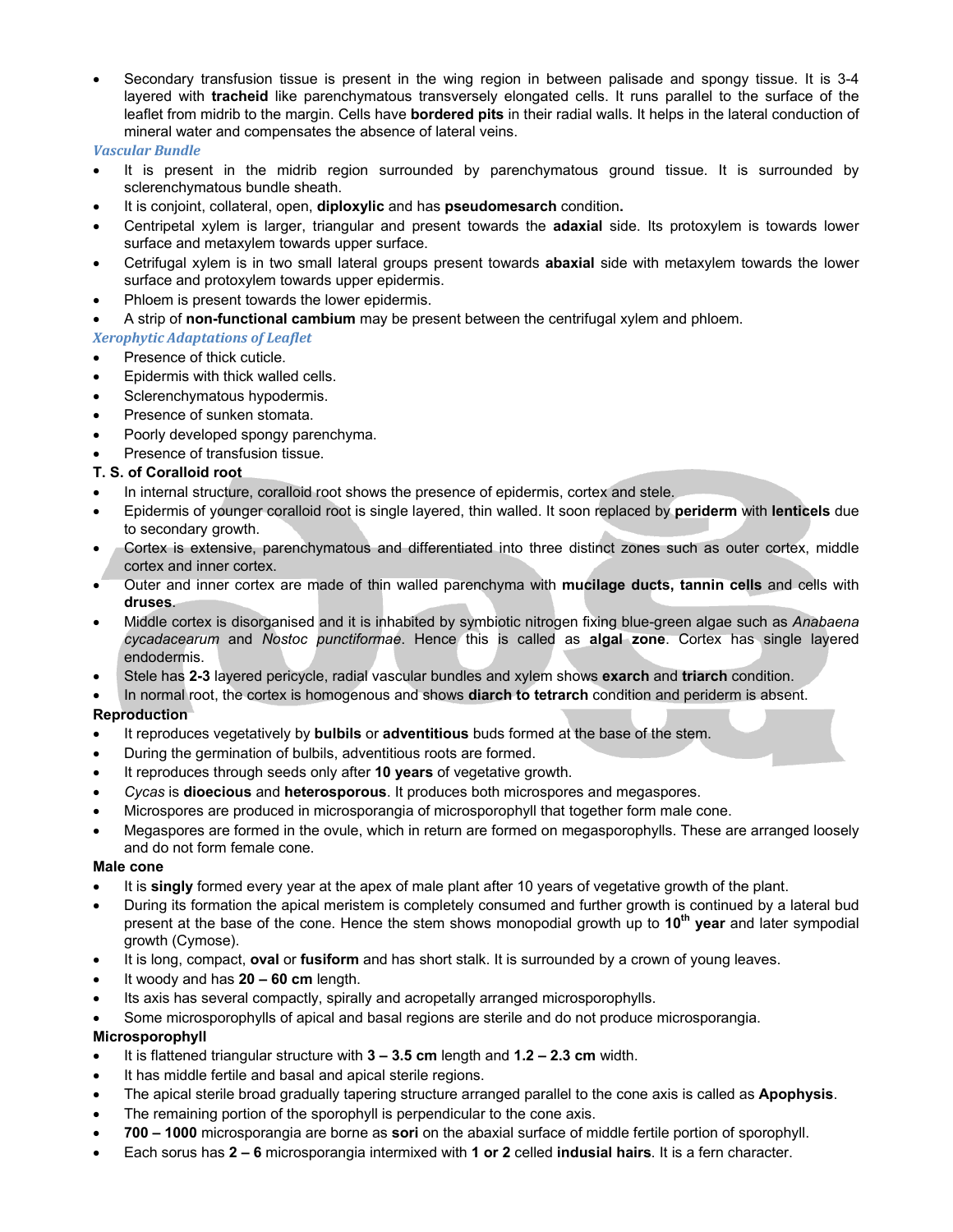#### **Microsporangium**

- It is oval or elliptical with short stalk. It develops in **eusporangiate** manner.
- It has 5 6 layered wall with outer most layer with fibrous wall thickenings known as **Exothecium** and innermost layer **Tapetum**.
- Tapetum completely encircles the sporogenous tissue. Sporogenous cells divide and redivide mitotically and form the last generations of cells known as microspore mother cells.
- Microspore mother cells divide meiotically and form haploid microspores in tetrads. These are separated from tetrads and rounded off as pollen grains.
- At maturity the tapetum and the inner walls degenerate and only **exothecium** remain.
- The microspores are liberated from microsporangium at **3** celled stage due to vertical splitting of exothecium.

### **Megasporophyll**

- These are loosely, acropetally and spirally arranged around the stem apex like vegetative leaves.
- Since the apical meristem of the stem is not completely utilised and unaffected the growth of the stem is described as **monopodial** through out its life span (Racemose).
- Megasporophyll is **pinnate** or **ovate-lanceolate** or rhomboidal in shape.
- It is **15–24 cm** in length, dorsiventral and flattened structure.
- It has basal sterile stalk like structure, middle fertile ovule bearing portion and apical sterile variously lobed or serrate or pinna like divided region.
- It is covered by dense mass of hairs, which are shedded off as the ovules attain maturity.
- Upon coming in contact with the archegonial neck, the male gamete cilia and membrane are stripped off and only the male nucleus is sucked into the venter. It fuses with the egg nucleus and forms the diploid zygotic nucleus.
- A thick wall is secreted around the nucleus to form **Oospore** or **zygote**.
- Fertilisation is both siphonogamous and zooidogamous. **Zooidogamy** accompanies **siphonogamy**.

#### **Ovule or Megasporangium**

- It is the **largest ovule** in the plant kingdom with **6** × **4** cm in size.
- It is **orthotropous** with massive nucellus surrounds by single integument differentiated into outer fleshy **sarcotesta**, middle hard **sclerotesta** and inner fleshy **sarcotesta**.
- Nucellus and sarcotesta have **vascular tissues**.
- Nucellus and the surrounding integument are fused except at the distal end leaving a narrow passage known as **micropyle**.
- Nucellus is extended into the micropyle as a beak known as **nucellar beak**.
- Cells of the nucellar beak degenerate and form **pollen chamber**.
- The substance formed due to degeneration is secreted out through micropyle as a drop known as **pollination** or **nectar drop**.
- Nectar drop helps in trapping the pollen grains carried through the agency of wind.
- One of the cells of nucellus behaves as **archesporial cell** by showing enlargement.
- It may directly behave as **megaspore mother cell** or divides to form a **parietal cell** and megaspore **mother cell**.
- Megaspore mother cell divides meiotically and forms **4 haploid** megaspores in a **linear tetrad**. The upper 3 micropylar megaspores degenerate and only the lower one is functional.
- The functional megaspore has a thick outer papillate exospore and thin fibrillar inner endospore.

#### *Gametophytes*

- Spore are the first cells of gametophytes.
- *Cycas* has both male and female gametophytes.

#### **Male gametophyte**

- Microspore is the first cell of male gametophyte. Male gametophyte is partially developed in the microsporangium.
- Microspore is uninucleate and unicellular. It has thick **exine** and thin **intine**.
- It divides unequally and forms **small prothalial cell** and **larger antheridial cell**. prothalial cell does not divide further.
- Antheridial cell divides unequally and forms **smaller generative cell** and **larger vegetative cell** or **tube cell**.
- At this **3** celled stage the microspores are liberated. During this, the **cone axis is elongated** and the closely placed sporophylls are far separated for easy liberation of microspores.

#### **Female gametophyte**

- Megaspore is the first cell of female gametophyte.
- Its nucleus undergoes many free nuclear divisions. Cell walls are formed in centripetal manner around the nuclei to form multicellular female gametophyte or **female prothallus**.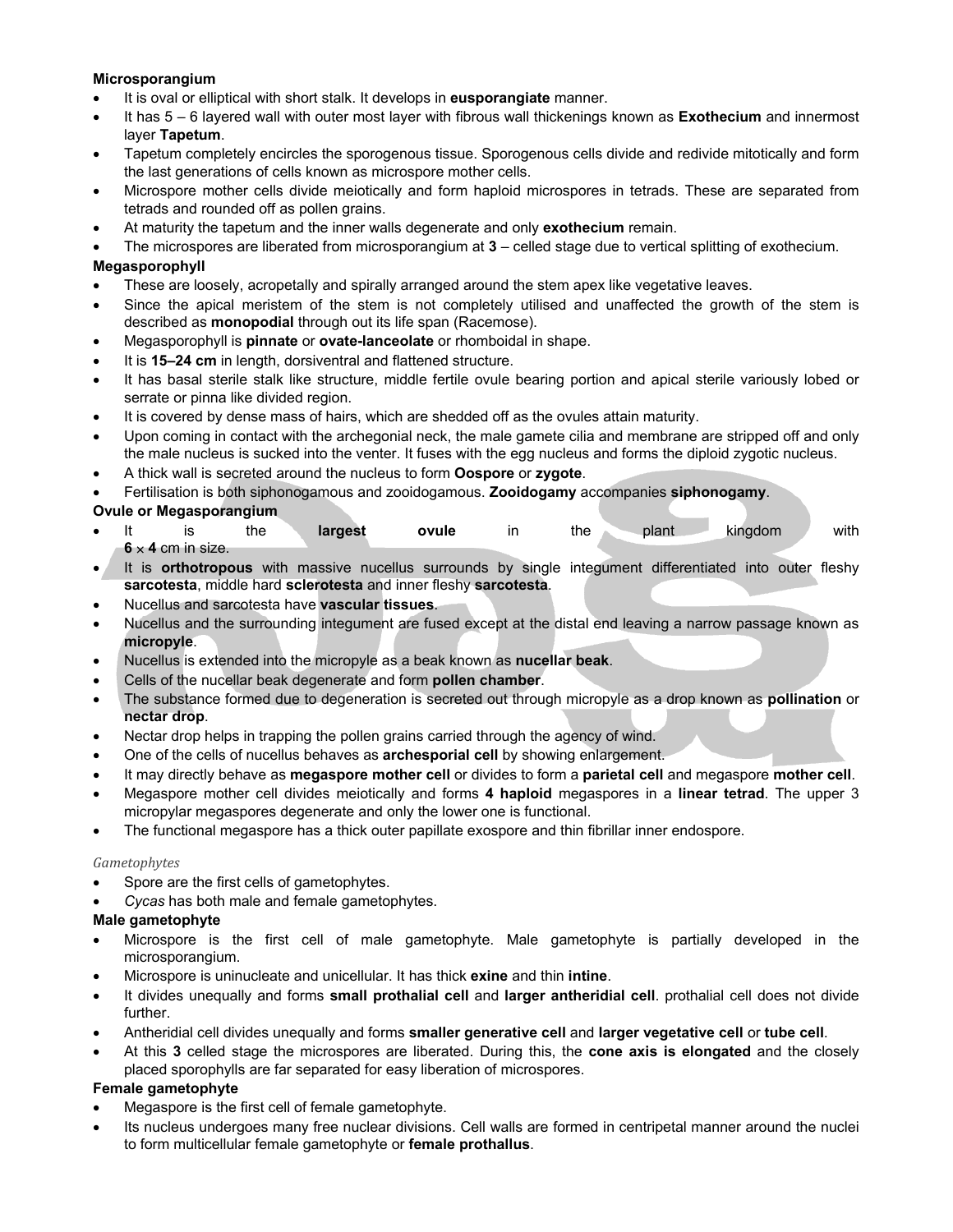- It utilises the nucellus for its development and **nutritive in function** for the development of embryo. Hence this haploid structure is also referred as **endosperm**.
- The space formed by the degeneration of nucellus cells between pollen chamber and female gametophyte is known as archegonial chamber.
- **2 8** archegonia are formed from the lining layer cells of nucellus in contact with archegonial chamber.
- Each arechegonium has a projected neck extended into the archegonial chamber with 2 neck cells and without neck canal cells. It has no venter but has an egg nucleus and venter canal nucleus embedded in the common cytoplasm lined by female gametophyte cells.
- Egg cell of *Cycas* is the **largest** in the plant kingdom.

#### *Pollination*

• The pollen grains are carried by wind (**Anemophily**) and caught by pollination drop secreted by ovule. Pollination is direct.

#### *Development of male gametophyte after pollination*

- The pollination drop is dehydrated and the pollen grains are sucked into the pollen chamber.
- Pollen grains take rest for some time in the pollen chamber.
- During the germination of pollen grain the exine is ruptured and the inner intine comes out in the form a tube like structure known as pollen tube.
- At this time the **generative cell divides and forms a larger**, upper **body cell** and smaller, lower **stalk cell**.
- The pollen tube acts as **haustorium** to absorb food materials from the nucellus besides as **sperm carrier**.
- The body cell divides and forms two naked, top shaped, motile, **multiciliated antherozoids**. The cilia are in **4 5** spirals.
- The male gametes of *Cycas* are **180 210** µ in size and **largest** in the plant kingdom.
- The pollen tube apex is ruptured and the male gametes are released into the **archegonial chamber**.
- Presence of multiciliated male gametes is the **fern character** shown by *Cycas* male gametophyte.

#### **Fertilisation**

- By the time the male gametes are released into the archegonial chamber the venter canal nucleus of venter is degenerated.
- The male gametes released into the archegonial chamber swim in the archegonial chamber fluid before coming in contact with the neck.
- **Hypostomatous** condition and sunken stomata.
- Sclerenchymatous hypodermis.
- Well developed palisade and **poorly developed spongy** tissue.
- Presence of transfusion tissue.

#### **Embryo**

- Zygote is the first cell of sporophytic generation.
- It shows free nuclear divisions and cell wall formation around the nuclei in centripetal manner to form multicellular proembryo.
- **Proembryo** has upper elongated suspensor region and lower embryonal region.
- Suspensor region later shows the formation of **haustorium** at its tip.
- The embryonal region differentiates into a radicle surrounded by a hard pad of tissue known as **coleorrhiza** (Monocot character), a plumule and **two cotyledons** (Dicot character).
- There is formation of **2 8** embryos in the seed based on the number of archegonia developed in the female gametophyte. It is known as **Polyembryony**. It is **simple polyembryony**.

#### **Seed**

- Seeds of *Cycas* are exposed. These are **reddish brown** or **reddish orange** coloured.
- Its seed coat has only **testa** with almost used up (for embryo development) inner sarcotesta and nucellus (**Perisperm**) in the form thin layers. The outer sarcotesta is **fleshy** and helps in seed dispersal by birds (**ornithochory**).
- The embryo is surrounded by fleshy nutritive gametophyte or haploid endosperm.
- Seed has a small pore which is nothing but micropyle of the ovule.
- It has three generations of tissues. They are seed coat and perisperm of parental sporophyte, endosperm belongs to female gametophyte and embryo belongs to daughter sporophytic generation.
- Embryo of the seed has a radicle surrounded by coleorrhiza, hypocotyls, cotyledons and plumule in the embryonal region, an elongated suspensor and haustorium at the tip of the suspensor.
- Seed are perispermic, endospermic and polyembryonic.